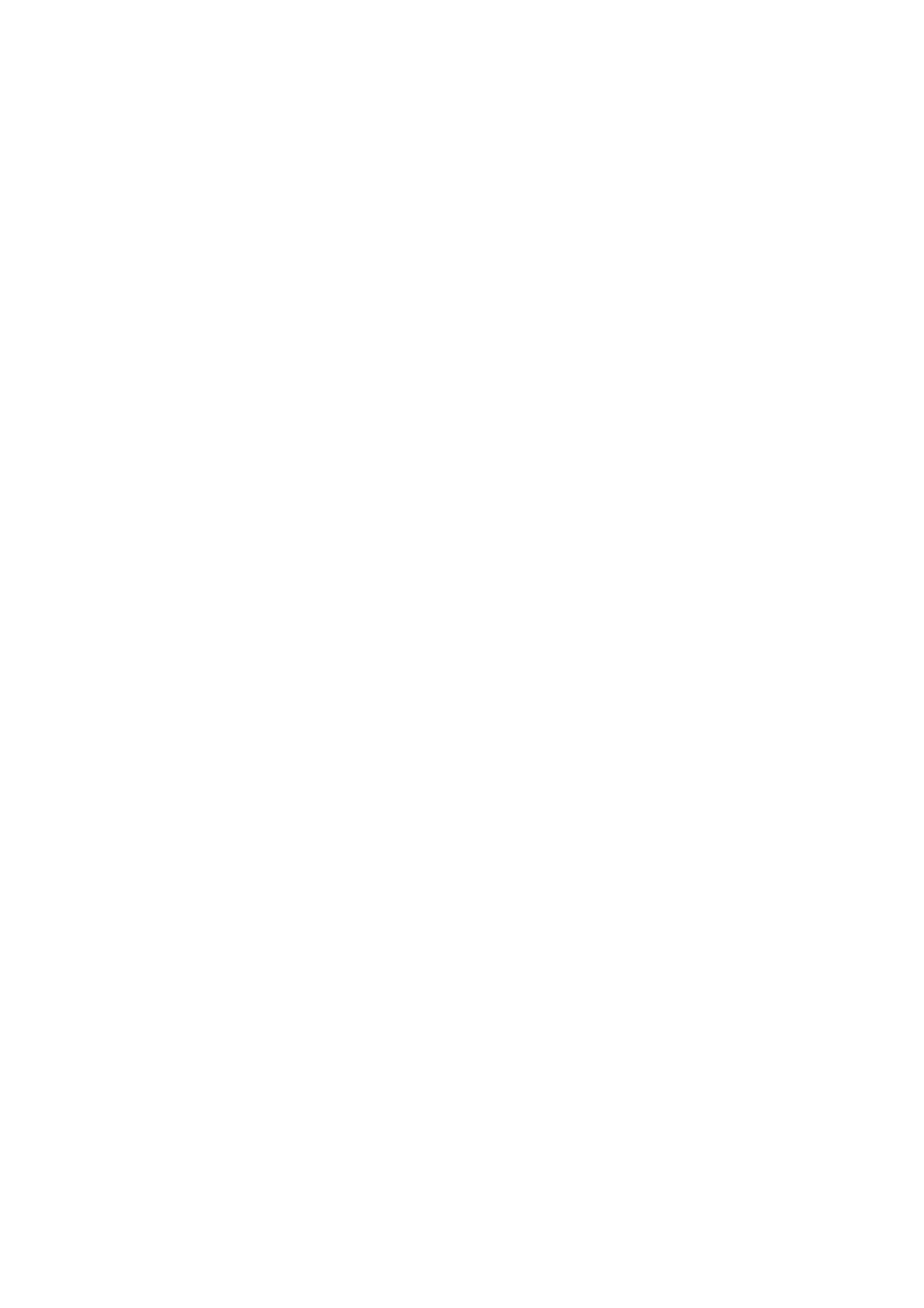# A **BILL**

### [AS AMENDED IN STANDING COMMITTEE C]

TO

Make provision about fireworks and other explosives.

E IT ENACTED by the Queen's most Excellent Majesty, by and with the advice and consent of the Lords Spiritual and Temporal, and Commons, in this present **B** E IT ENACTED by the Queen's most Excellent Majesty, by and with consent of the Lords Spiritual and Temporal, and Commons, Parliament assembled, and by the authority of the same, as follows:  $-$ 

#### *Introductory*

#### <span id="page-2-0"></span>**1 Introduction**

- (1) In this Act "fireworks" means devices which—
	- (a) are fireworks for the purposes of the British Standard Specification relating to fireworks published on 30th November 1988 (BS 7114) or any British Standard Specification replacing it, or
	- (b) would be fireworks for those purposes if they were intended as a form of entertainment.
- (2) The Secretary of State may by regulations substitute a new definition of "fireworks" for the definition in subsection (1).
- *10*

*5*

- (3) References in this Act to supplying fireworks include—
	- (a) selling them,
	- (b) exchanging them for any consideration other than money, and
	- (c) giving them as a prize or otherwise making a gift of them,

but do not include supplying them otherwise than in the course of a business. *15*

#### *Fireworks regulations*

#### <span id="page-2-1"></span>**2 Power to make regulations about fireworks**

(1) The Secretary of State may by regulations ("fireworks regulations") make any provision which the Secretary of State considers appropriate—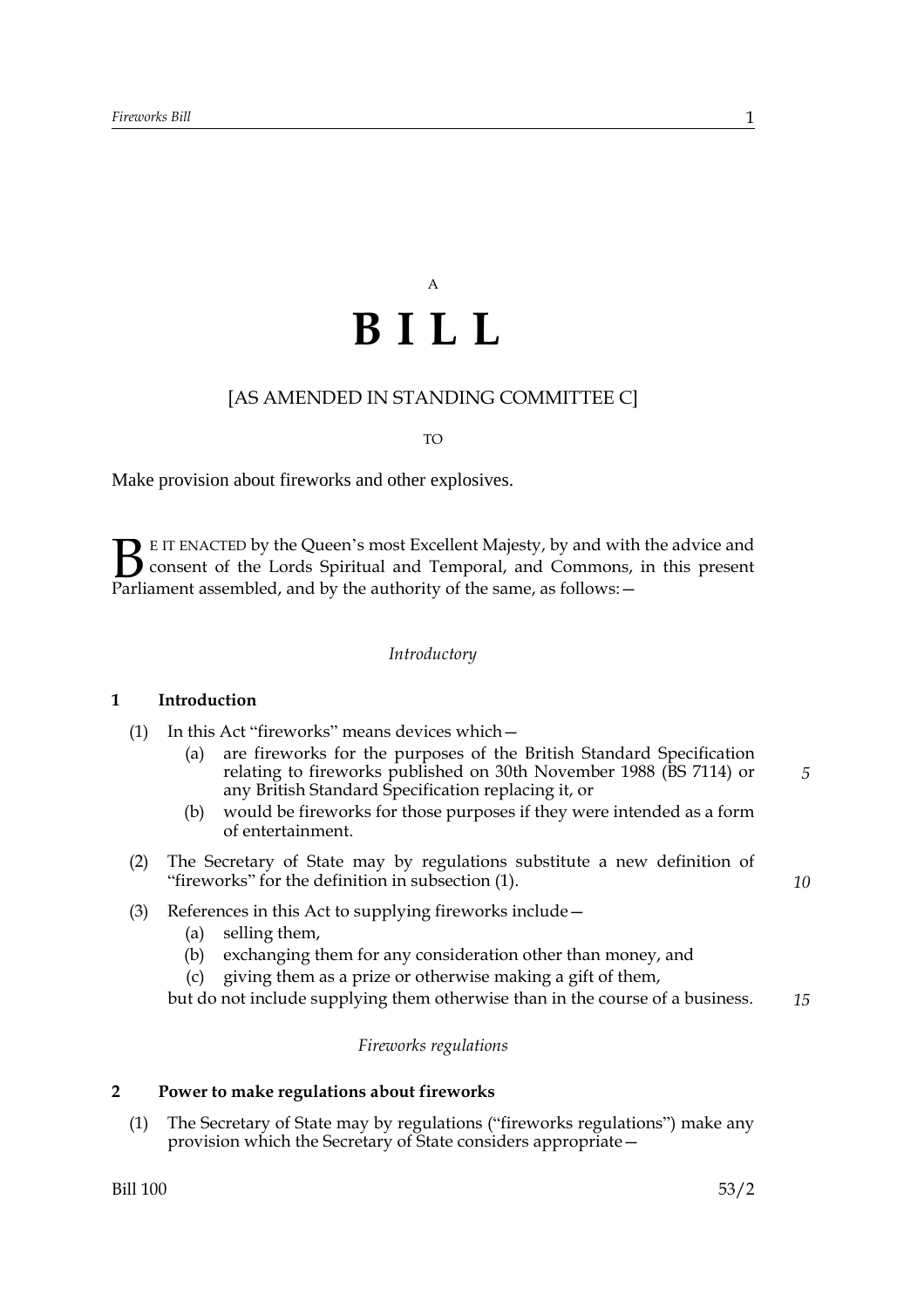- (a) for securing that there is no risk that use of fireworks will have the consequences specified in subsection (3), or (b) for securing that the risk that the use of fireworks will have those consequences is the minimum that is compatible with their being used. (2) No order shall be made under this section unless a draft of the order has been laid before and approved by a resolution of each House of Parliament. (3) The consequences are— (a) death of persons or injury, alarm, distress or anxiety to persons, (b) death of animals or injury or distress to animals, and (c) destruction of, or damage to, property. (4) Before making fireworks regulations the Secretary of State must consult— (a) the Health and Safety Commission, (b) organisations which appear to the Secretary of State to be representative of interests substantially affected by the proposal, and (c) other persons whom the Secretary of State considers it appropriate to consult. (5) But subsection (4) does not apply if the regulations are to  $-$ (a) cease to have effect at the end of period of not more than twelve months beginning with the day on which they come into force, and (b) contain a statement that it appears to the Secretary of State that the need to protect the public requires that the regulations should be made without delay. (6) The power to make fireworks regulations includes power— (a) to make different provision for different cases, and (b) to make any incidental, supplementary, consequential and transitional provision which the Secretary of State considers appropriate. (7) Section 18 of the Consumer Protection Act 1987 (c. 43) (power to require information for deciding whether to make, vary or revoke regulations under section 11 of that Act) applies in relation to fireworks regulations as in relation to regulations under section 11 of that Act. (8) Nothing in this Act shall be construed as in any way limiting the provision that may be made in regulations under section 11 of the Consumer Protection Act 1987. **3 Prohibition of supply etc. to young persons** (1) Fireworks regulations may include provision prohibiting persons from— (a) supplying, or (b) offering or agreeing to supply, fireworks, or fireworks of a description specified in the regulations, to persons who are below an age so specified. (2) Fireworks regulations may include provision prohibiting the purchase or *5 10 15 20 25 30 35 40*
	- (3) If fireworks regulations impose any prohibition by virtue of this section, they may contain—

regulations, by persons who are below an age so specified.

<span id="page-3-0"></span>possession of fireworks, or fireworks of a description specified in the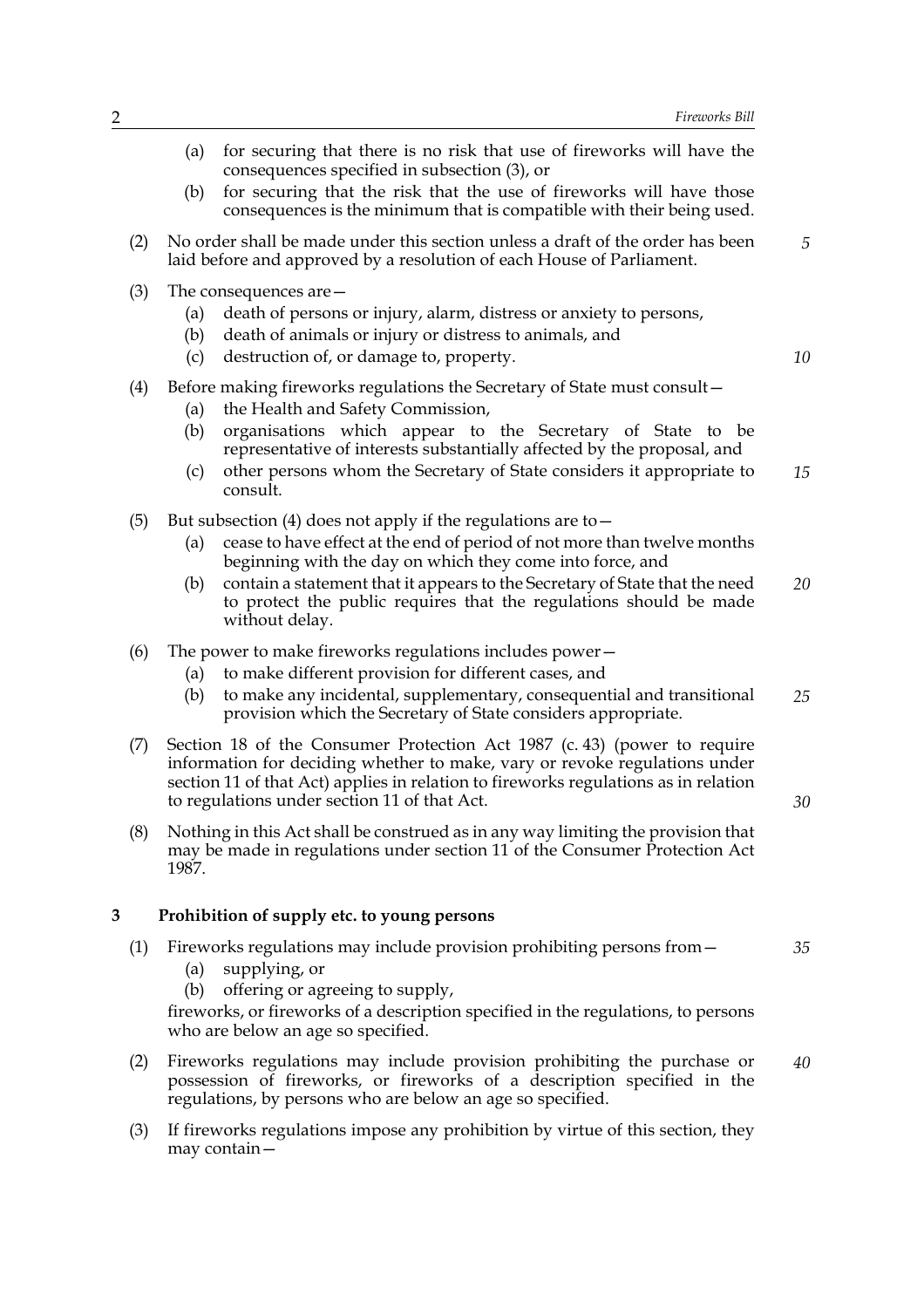- (a) exceptions from the prohibition, or
- <span id="page-4-0"></span>(b) provision for the granting of dispensations from the prohibition.

#### **4 Prohibition of supply etc. in certain circumstances**

- (1) Fireworks regulations may include provision prohibiting persons from supplying, purchasing, possessing or using fireworks, or fireworks of a description specified in the regulations, during hours of the day so specified.
- (2) Fireworks regulations may include provision prohibiting persons from supplying, exposing for supply, purchasing, possessing or using fireworks, or fireworks of a description specified in the regulations—
	- (a) in places or places of a description, or
	- (b) in circumstances,

specified in the regulations.

- (3) If fireworks regulations impose any prohibition by virtue of this section, they may contain—
	- (a) exceptions from the prohibition, or
	- (b) provision for the granting of dispensations from the prohibition.

#### <span id="page-4-1"></span>**5 Prohibition of supply etc. of certain fireworks**

- (1) Fireworks regulations may include provision—
	- (a) prohibiting persons from supplying, or offering or agreeing to supply, fireworks of a description specified in the regulations, or
	- (b) prohibiting persons from supplying, or offering or agreeing to supply, fireworks of a description specified in the regulations to persons of a description so specified.
- (2) Fireworks regulations may include provision—
	- (a) prohibiting the purchase or possession of fireworks of a description specified in the regulations, or *25*
	- (b) prohibiting the purchase or possession of fireworks of a description specified in the regulations by persons of a description so specified.
- (3) The descriptions of persons which may be specified in fireworks regulations by virtue of subsection (1) or (2) include in particular persons who do not satisfy any conditions which are specified in the regulations and relate to any of the matters mentioned in subsection (4). *30*
- (4) Those matters are—
	- (a) the satisfactory completion of a course, or courses, of training relating to fireworks and the means of proving the satisfactory completion of such a course or courses,
	- (b) proficiency or experience in the use of fireworks and the means of proving such proficiency or experience, and
	- (c) the possession of insurance cover against liability arising from the use of fireworks and the means of proving possession of such cover.
- (5) If fireworks regulations impose any prohibition by virtue of this section, they may contain—
	- (a) exceptions from the prohibition, or
	- (b) provision for the granting of dispensations from the prohibition.

*10*

*15*

*5*

*20*

*35*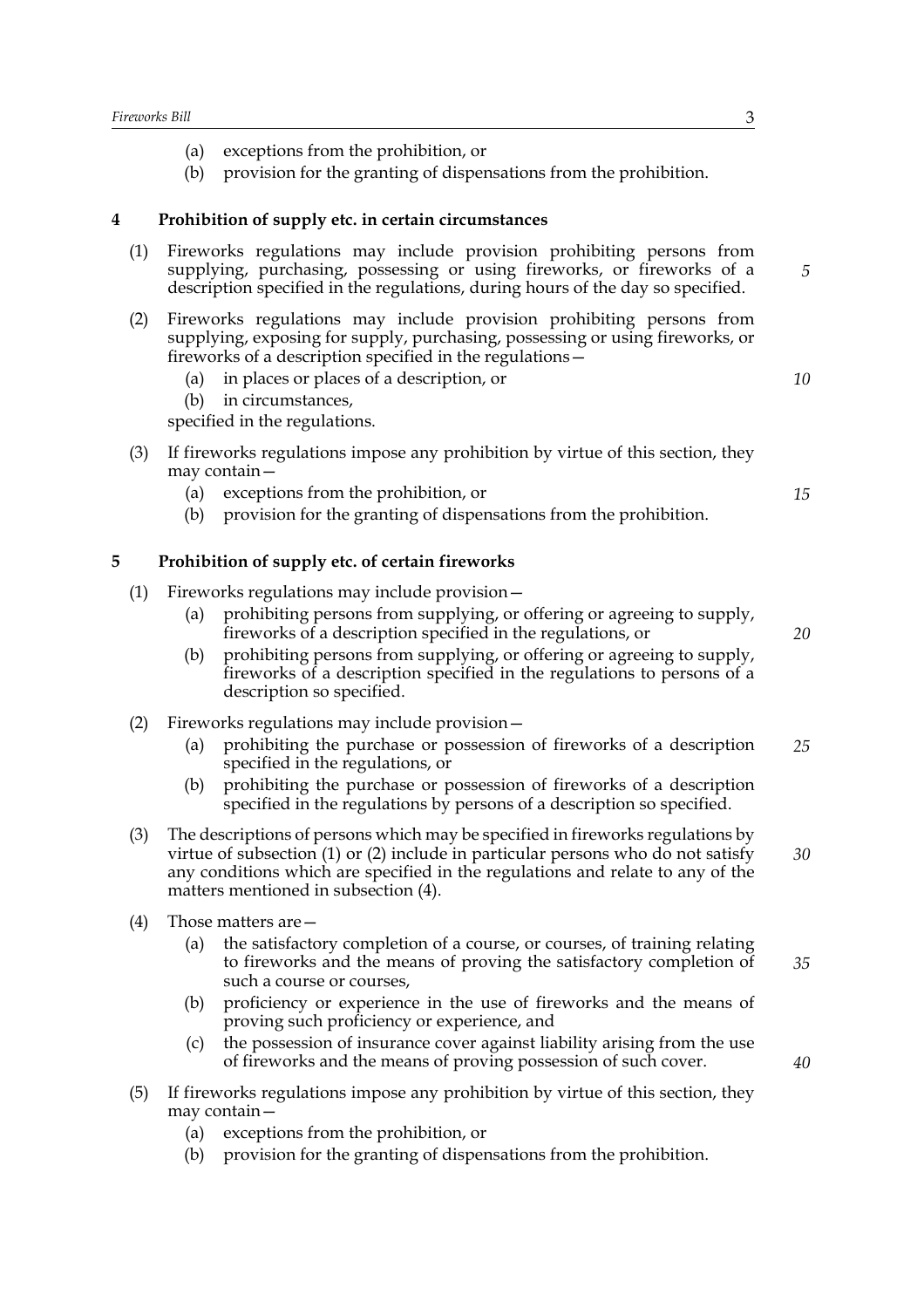#### <span id="page-5-0"></span>**6 Public fireworks displays**

- (1) Fireworks regulations may include provision prohibiting persons from operating a public fireworks display unless
	- notice of the display has been given in accordance with the regulations to any local or other authority to which the regulations require it to be given,
	- (b) any other information relating to the display which is required by the regulations to be given to any local or other authority has been so given,
	- (c) any fee imposed by any local or other authority in accordance with the regulations has been paid, and
	- (d) such other conditions relating to the holding of public fireworks displays as are specified in the regulations have been complied with.
- (2) Fireworks regulations may include provision prohibiting persons from operating public fireworks displays unless they satisfy—
	- (a) any conditions which are specified in the regulations and relate to the satisfactory completion of a course, or courses, of training relating to fireworks and to the means of proving the satisfactory completion of such a course or courses, or *15*
	- (b) any other conditions which are so specified.
- (3) Fireworks regulations may include provision prohibiting persons from operating, or assisting in the operation of, public fireworks displays if they are below an age specified in the regulations. *20*
- (4) If fireworks regulations impose any prohibition by virtue of this section, they may contain—
	- (a) exceptions from the prohibition, or
	- (b) provision for the granting of dispensations from the prohibition.
- (5) In this section "public fireworks display" means a fireworks display at which the public, or any section of the public, are present (whether or not they have paid to be).

#### <span id="page-5-1"></span>**7 Licensing of suppliers**

- (1) Fireworks regulations may include provision prohibiting persons, or persons of a description specified in the regulations, from supplying, exposing for supply or possessing for supply fireworks, or fireworks of a description so specified, unless—
	- (a) they are licensed in accordance with the regulations, and
	- (b) the fireworks are supplied, exposed for supply or kept at premises which are so licensed.
- (2) If fireworks regulations impose any prohibition by virtue of subsection (1), they may contain provision—
	- (a) specifying the local or other authority by which a licence relating to any person or premises may be granted, varied and revoked, *40*
	- (b) relating to the grant, variation and revocation of licences,
	- (c) about conditions which may be attached to licences (including, in particular, conditions as to the time of year for which persons or premises are licensed),
	- (d) for the charging of fees for the grant or variation of licences, and

*25*

*5*

*10*

*30*

*35*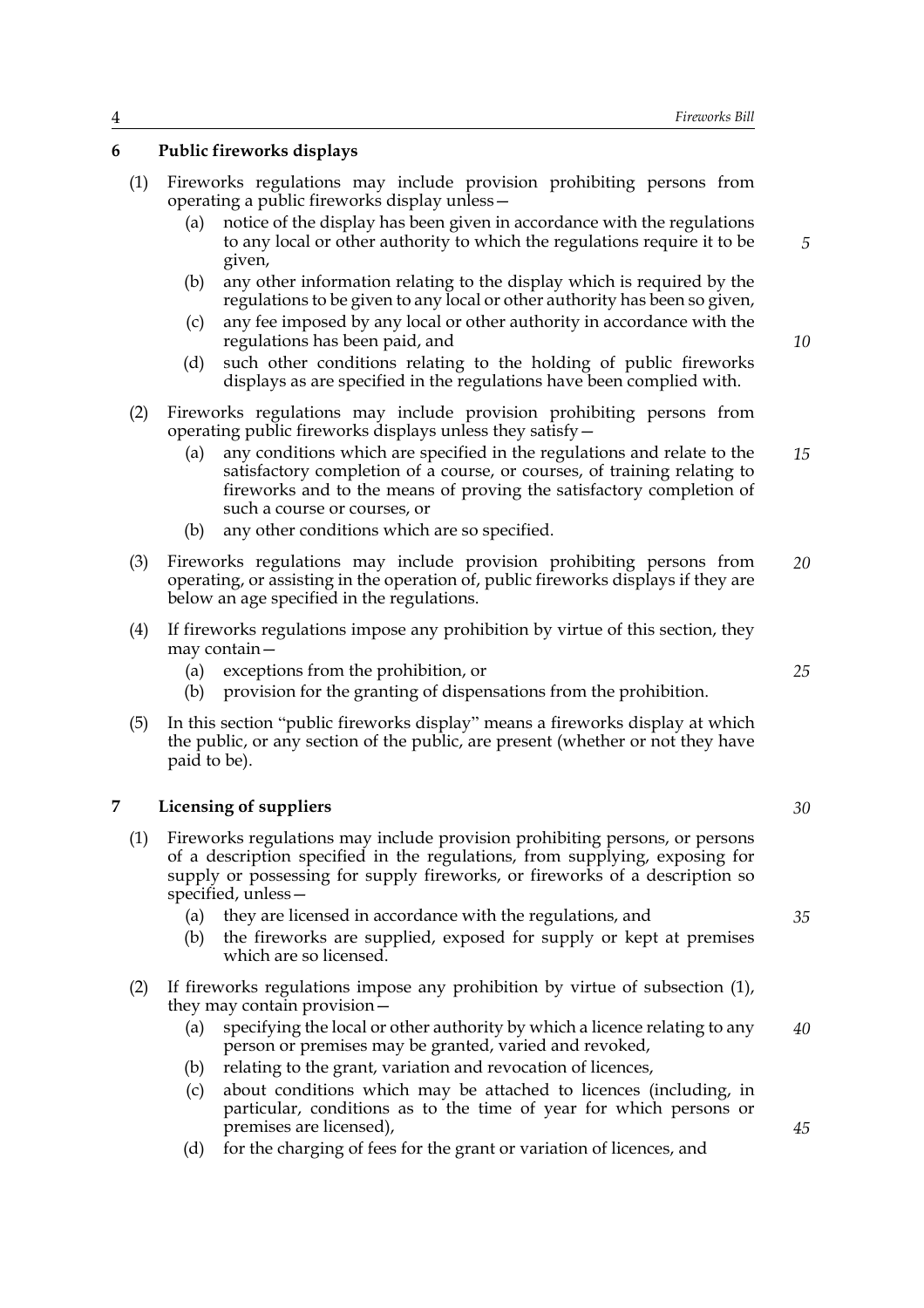- <span id="page-6-1"></span><span id="page-6-0"></span>(e) about appeals against refusals to grant or vary, or variations of, licences. (3) The provision that may be contained in fireworks regulations by virtue of subsection (1) includes, in particular, provision that a person may not be licensed unless any conditions which are specified in the regulations are satisfied by the person or his employees (or both). (4) Those conditions may include conditions relating to the satisfactory completion of a course, or courses, of training about fireworks and the means of proving the satisfactory completion of such course or courses. (5) If fireworks regulations impose any prohibition by virtue of this section, they may contain— (a) exceptions from the prohibition, or (b) provision for the granting of dispensations from the prohibition. **8 Information about fireworks** (1) Fireworks regulations may include provision for securing that— (a) appropriate information is, and (b) inappropriate information is not, given in relation to fireworks, or fireworks of a description specified in the regulations. (2) The provision that may be contained in fireworks regulations by virtue of subsection (1) includes, in particular, provision— (a) requiring that a mark, warning or instruction relating to the fireworks be put on or accompany the fireworks, or (b) requiring that information specified in the regulations be given to any person so specified. (3) If fireworks regulations impose any requirement by virtue of this section, they may contain— (a) exceptions from the requirement, or (b) provision for the granting of dispensations from the requirement. (4) If fireworks regulations impose any requirement by virtue of this section, they may contain provision requiring the keeping of records by any person to whom information is given under the regulations. **9 Prohibition of importation etc. of fireworks** (1) Fireworks regulations may include provision prohibiting persons from— (a) importing, (b) completing the manufacture of, or (c) placing on the market, fireworks, or fireworks of a description specified in the regulations, unless they have complied with any requirement imposed by the regulations for the giving of information. (2) If fireworks regulations impose any prohibition by virtue of subsection  $(1)(b)$ or (c), they shall specify the circumstances in which— *5 10 15 20 25 30 35 40*
	- (a) (if the prohibition is imposed by virtue of subsection  $(1)(b)$ ) a person completes the manufacture of fireworks, or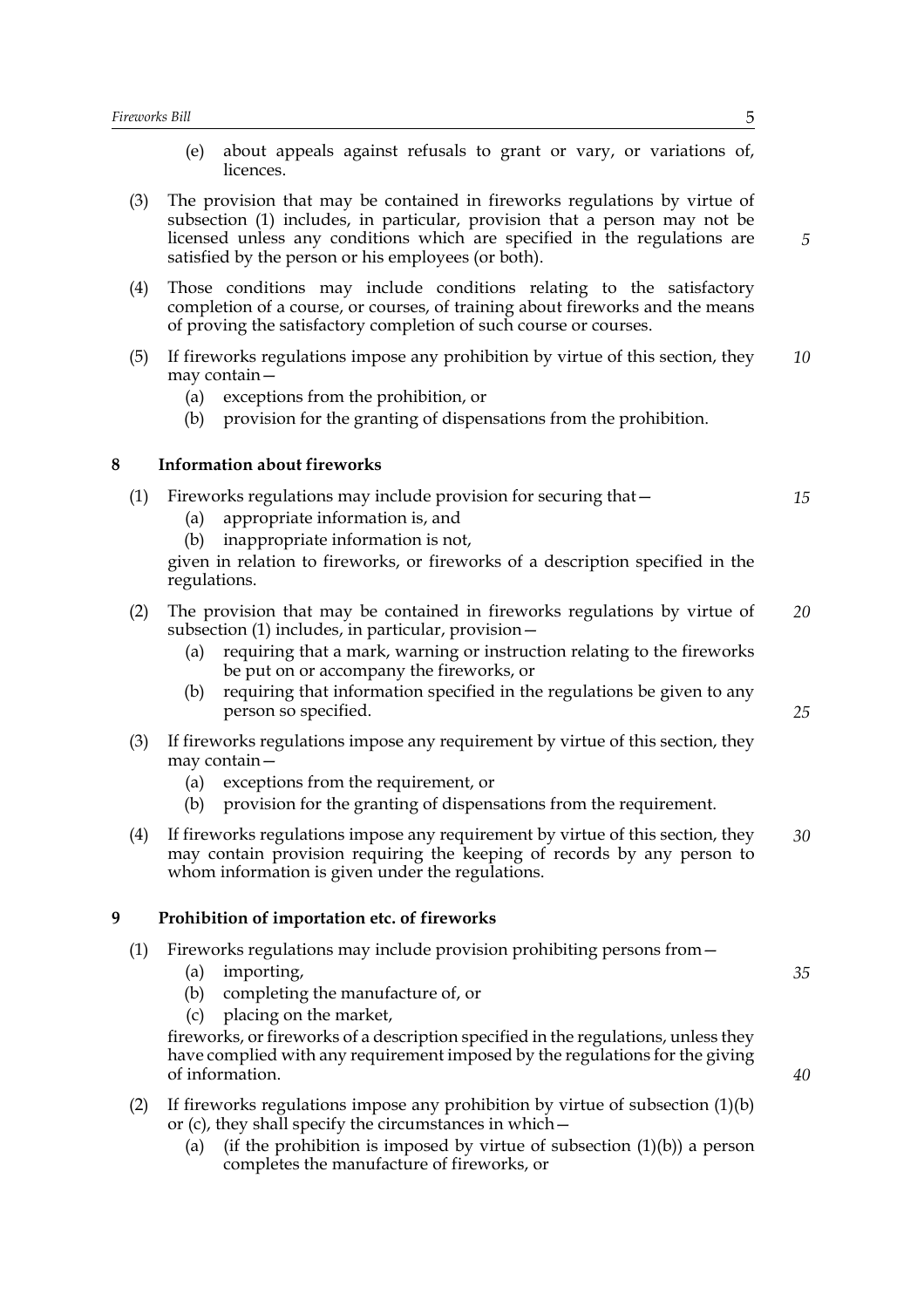- (b) (if the prohibition is imposed by virtue of subsection  $(1)(c)$ ) a person places fireworks on the market.
- (3) If fireworks regulations impose any prohibition by virtue of this section, they may contain—
	- (a) exceptions from the prohibition, or
	- (b) provision for the granting of dispensations from the prohibition.
- (4) If fireworks regulations impose any prohibition by virtue of this section, they may contain provision requiring the keeping of records by any person to whom information is given under the regulations.

#### <span id="page-7-0"></span>**10 Training courses**

- (1) If fireworks regulations specify conditions relating to the satisfactory completion of a course, or courses, of training about fireworks, they may make provision for courses to be provided by—
	- (a) the Secretary of State,
	- (b) a body or bodies established or recognised by the Secretary of State, or *15*
	- (c) licensed persons.
- (2) If fireworks regulations make provision for courses to be provided by licensed persons, they may—
	- (a) make provision for the licensing of persons by the Secretary of State or by any body or bodies established or recognised by the Secretary of State,
	- (b) authorise the making by the Secretary of State of provision about the charging of fees for the grant or variation of licences, and
	- (c) authorise the making by the Secretary of State, or by any such body or bodies, of provision about any of the matters mentioned in subsection (3). *25*
- (3) Those matters are—
	- (a) the grant, variation and revocation of licences,
	- (b) conditions which may be attached to licences, and
	- (c) appeals against refusals to grant or vary, or variations of, licences.
- (4) Fireworks regulations may authorise—
	- (a) the making by the Secretary of State of provision about the charging of fees for attendance at courses of training about fireworks, and
	- (b) the making by the Secretary of State, or by any body or bodies established or recognised by the Secretary of State under this section, of provision about any of the matters mentioned in subsection (5).
- (5) Those matters are—
	- (a) the descriptions of persons who are to be eligible to attend courses of training about fireworks,
	- (b) the subject matter to be covered by courses and the conduct of courses, *40*
	- (c) the criteria to be applied in determining whether persons have satisfactorily completed courses,
	- (d) the form and content of certificates to be awarded to persons who have satisfactorily completed courses,
	- (e) appeals against refusals to award certificates to persons who have attended courses, and *45*

*10*

*20*

*30*

*35*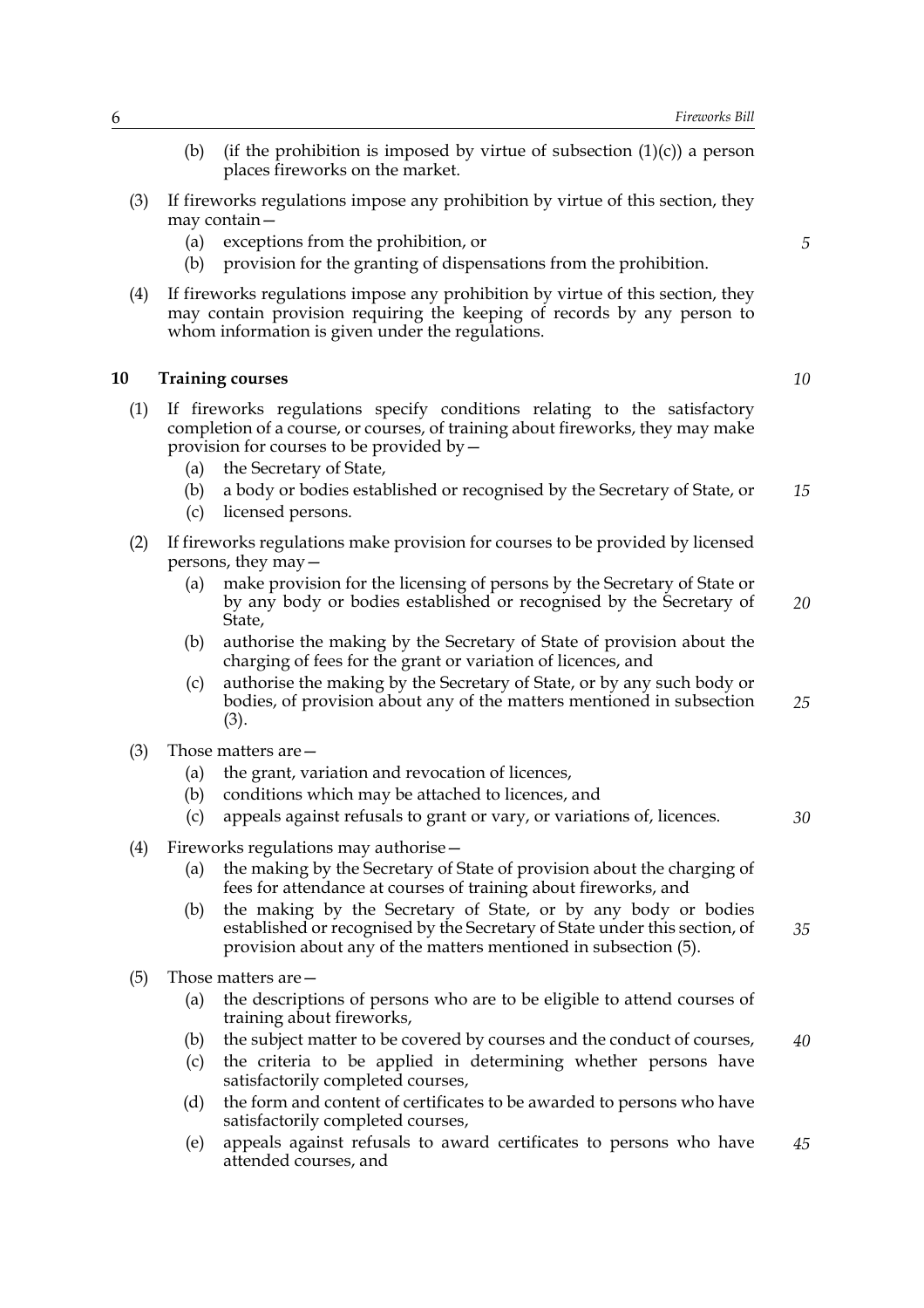(f) the keeping of records about persons who have attended courses.

#### *Supplementary*

#### <span id="page-8-0"></span>**11 Offences**

- (1) Any person who contravenes a prohibition imposed by fireworks regulations is guilty of an offence.
- (2) Any person who fails to comply with a requirement imposed by or under fireworks regulations to give or not to give information is guilty of an offence.
- (3) Where a requirement to give information is imposed by or under fireworks regulations, a person is guilty of an offence if, in giving the information, he $-$ 
	- (a) makes a statement which he knows is false in a material particular, or
	- (b) recklessly makes a statement which is false in a material particular.
- (4) A person guilty of an offence under this section is liable on summary conviction to—
	- (a) imprisonment for a term not exceeding six months, or
	- (b) a fine not exceeding level 5 on the standard scale, or to both.
- (5) Fireworks regulations may not provide for any contravention of the regulations to be an offence.
- (6) Paragraphs (c), (e) and (f) of section 11(3) of the Consumer Protection Act 1987 (c. 43) (provision about offences which may be included in regulations) apply in relation to fireworks regulations as to regulations under section 11 of that Act, but as if references to an offence under section 12 of that Act were references to an offence under this section.
- (7) Section 39 of that Act (defence of due diligence) applies to offences under subsections (1) and (2) of this section; and section 40(1) of that Act (liability of persons other than the principal offender) has effect accordingly. *25*
- (8) In proceedings against any person for an offence of contravening a prohibition imposed by fireworks regulations made by virtue of section 3(1) it is a defence for that person to show that he had no reason to suspect that the person to whom he supplied, offered to supply or agreed to supply the fireworks was below the age specified in the regulations.
- (9) Section 40(2) and (3) of the Consumer Protection Act 1987 (offences by bodies corporate) applies to an offence under this section as to an offence under that Act.

#### <span id="page-8-1"></span>**12 Enforcement**

- (1) Section 27 of the Consumer Protection Act 1987 (enforcement authorities), apart from subsection (1)(b), applies in relation to fireworks regulations as to regulations under section 11 of that Act.
- (2) The following provisions of that Act—
	- (a) section  $28(1)(a)$  and (2) to (4) (test purchases), apart from the references to forfeiture and suspension notices, *40*

*5*

*10*

*15*

*20*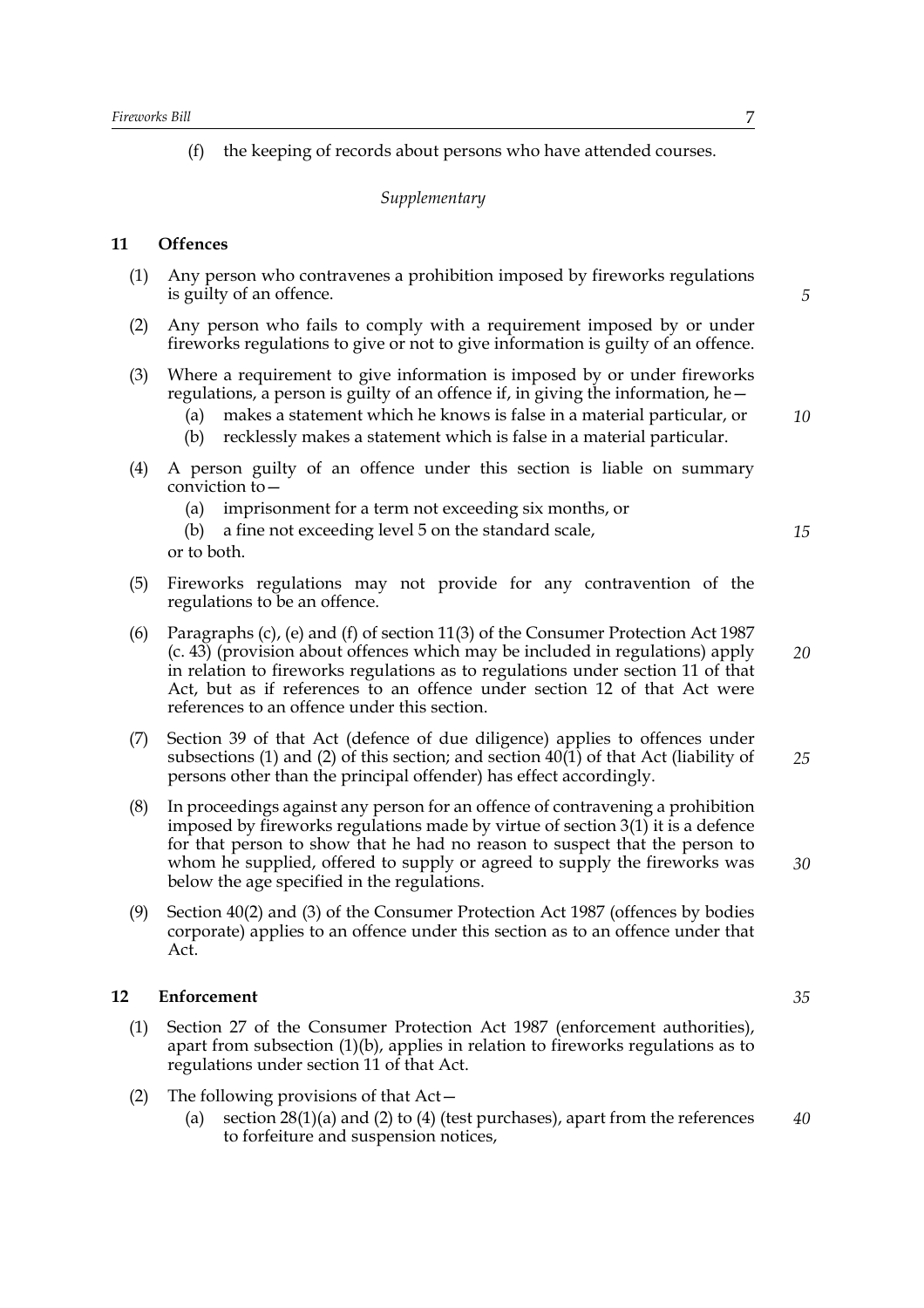*5*

*10*

- (b) section 29(1) to  $(5)$ ,  $(6)(a)$  and  $(7)$  and section 30(1) to  $(9)$  (powers of search etc.), apart from the references to forfeiture and suspension notices,
- (c) section 32 (obstruction of officer),
- (d) section 33 (appeals against detention), apart from subsections (2)(a)(ii) and  $(3)(a)(ii)$ ,
- (e) section 34 (compensation for seizure and detention),
- (f) section 35 (recovery of enforcement expenses), apart from subsections  $(1)(b)$  and  $(2)(b)$ ,
- (g) section 37 (disclosure of information by Customs and Excise),
- (h) section 41 (civil proceedings), and
- (i) section 44 (service of documents),

apply in relation to fireworks regulations as to regulations under section 11 of that Act.

(3) In Schedules 14 and 15 to the Enterprise Act 2002 (c. 40) (disclosure of information), insert at the appropriate place— *15*

"Fireworks Act 2003.".

#### **13 Savings for certain privileges**

<span id="page-9-0"></span>Section 47 of the Consumer Protection Act 1987 (c. 43) (savings for privileges) applies in relation to this Act. *20*

<span id="page-9-1"></span>**14 Prohibition of supply etc. of other explosives**

- (1) The power to make regulations under section 3 or 4(2) applies to explosives other than fireworks as to fireworks; and regulations made by virtue of this subsection are fireworks regulations for all the purposes of this Act.
- (2) In subsection (1) "explosives" has the same meaning as in the Explosives Act 1875 (c. 17). *25*
- (3) The Secretary of State may by regulations substitute a new definition of "explosives" for the definition in subsection (2).

#### **15 Repeals and revocation**

<span id="page-9-3"></span><span id="page-9-2"></span>The Schedule (repeals and revocation) has effect.

*30*

*35*

#### **16 Parliamentary procedure for regulations**

- (1) Any power to make regulations under this Act is exercisable by statutory instrument.
- (2) Regulations under section 1(2) or 14(3) must not be made unless a draft of the statutory instrument containing them has been laid before Parliament and approved by a resolution of each House.
- (3) A statutory instrument containing fireworks regulations is subject to annulment in pursuance of a resolution of either House of Parliament.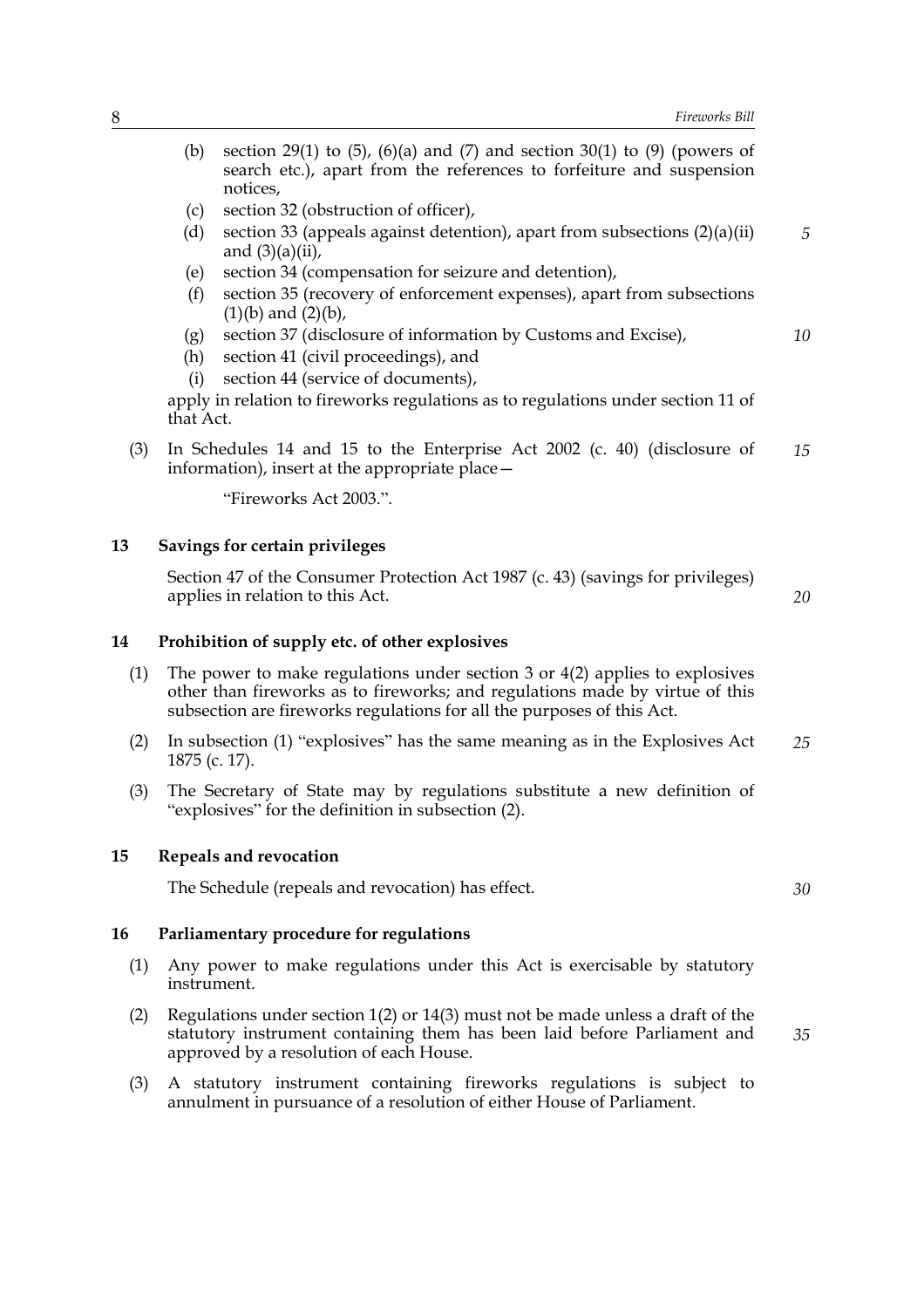#### <span id="page-10-0"></span>**17 Financial provisions**

- (1) There is to be paid out of money provided by Parliament—
	- (a) any expenses incurred by the Secretary of State in consequence of any provision of this Act, and
	- (b) any increase attributable to this Act in the sums payable out of money so provided under any other Act.
- (2) Any sums received by the Secretary of State by virtue of this Act are to be paid into the Consolidated Fund.

#### <span id="page-10-1"></span>**18 Commencement**

- (1) Sections 1 to 16 (and the Schedule) do not come into force until a day appointed by order made by the Secretary of State by statutory instrument; and different days may be appointed for different purposes. *10*
- (2) The Secretary of State may by order made by statutory instrument make such transitional provision in connection with the coming into force of any provision of this Act as the Secretary of State considers appropriate.

*15*

*5*

#### <span id="page-10-2"></span>**19 Short title and extent**

- (1) This Act may be cited as the Fireworks Act 2003.
- (2) This Act does not extend to Northern Ireland.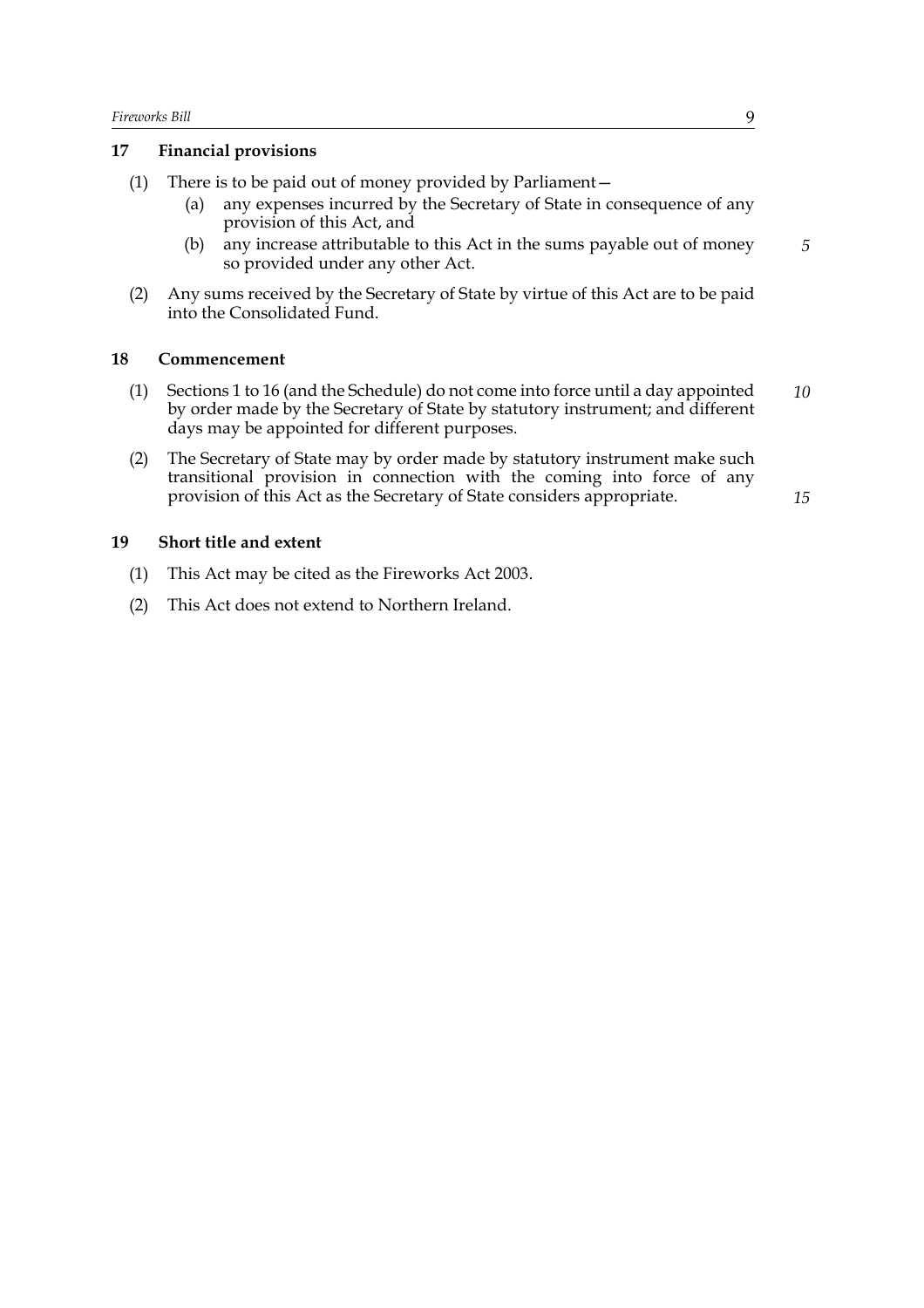# <span id="page-11-0"></span>SCHEDULE Section [15](#page-9-2)

REPEALS AND REVOCATION

| Short title or title                                                                                                      | Extent of repeal or revocation                                                                                                                                                                                                                                                                                                                   |         |
|---------------------------------------------------------------------------------------------------------------------------|--------------------------------------------------------------------------------------------------------------------------------------------------------------------------------------------------------------------------------------------------------------------------------------------------------------------------------------------------|---------|
| Explosives Act 1875 (c. 17)                                                                                               | Sections 30 to 32.<br>In section $40(4)$ , the words ", and for the<br>minimum amount limited by Part One of this<br>Act to be exposed for sale or sold otherwise<br>than in a substantial case, box, canister, or<br>other receptacle as therein mentioned", the<br>words "or minimum" and the words ", as the<br>case may be,".<br>Section 80. | 5<br>10 |
| Health and Safety at Work etc.<br>Act 1974 (c. 37)                                                                        | In Schedule 1, in the entry relating to the<br>Explosives Act 1875, in the third column, the<br>words "30 to 32, 80 and".                                                                                                                                                                                                                        | 15      |
| Explosives (Age of Purchase<br>&c.) Act 1976 (c. 26)                                                                      | The whole Act.                                                                                                                                                                                                                                                                                                                                   |         |
| Roads (Scotland) Act<br>1984<br>(c. 54)                                                                                   | In Schedule 9, paragraph $7(3)$ and $(4)$ .                                                                                                                                                                                                                                                                                                      |         |
| Explosives<br>Act 1875<br>etc.<br>(Metrication and Miscellan-<br>Amendment) Regu-<br>eous<br>lations 1984 (S.I. 1984/510) | In Schedule 1, the entry relating to section 32 of<br>the Explosives Act 1875.                                                                                                                                                                                                                                                                   | 20      |
| Consumer Protection Act 1987<br>(c. 43)                                                                                   | In Schedule 4, paragraph 1.                                                                                                                                                                                                                                                                                                                      | 25      |
| Criminal Justice and Police Act<br>$2001$ (c. 16)                                                                         | In the Table in section $1(1)$ , the entry relating to<br>section 80 of the Explosives Act 1875.                                                                                                                                                                                                                                                 |         |